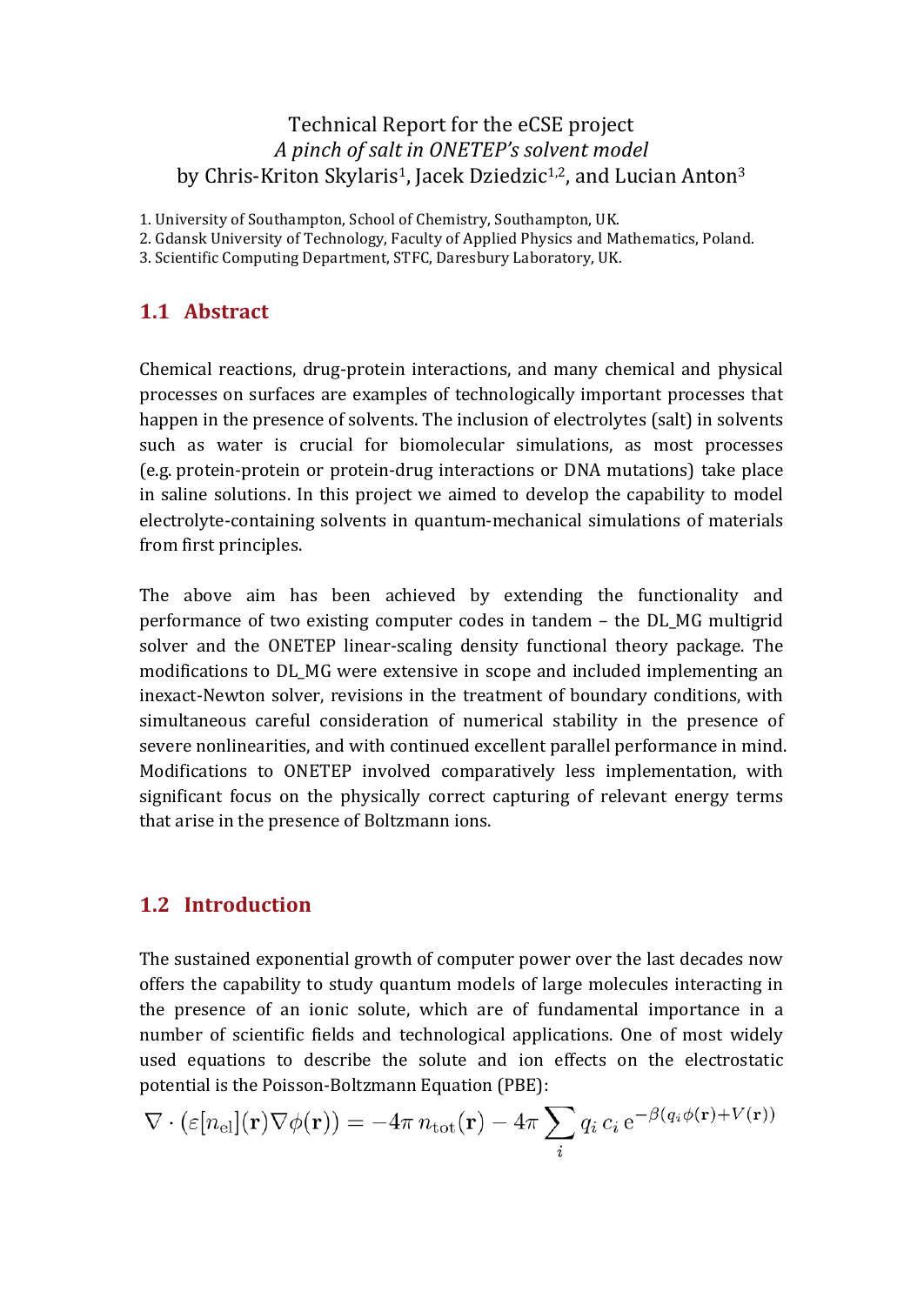where  $n_{el}$  is the electronic density,  $n_{tot}$  is the combined electronic and nuclear density,  $\phi$  is the electrostatic potential, and  $\epsilon$  is the dielectric permittivity, which is a functional of  $n_{el}$  in ONETEP,  $q_i$  are the charges of the ions that are in solution, each with a bulk concentration of  $c_i$ ,  $V(r)$  is the steric potential, and  $\beta =1/kT$  is the usual Boltzmann factor.

This project constituted a continuation of the dCSE project "*Multigrid solver module for ONETEP, CASTEP and other codes*" (1) which delivered the multigrid solver DL MG to ONETEP and CASTEP developers. In the first release of DL MG the Poisson Equation solver was fully tested and integrated in ONETEP and a basic implementation of the non-linear solver was produced as well. The work in the current project aimed to complete the implementation of the non-linear solver for PBE (WP1), its integration with ONETEP (WP2) and to release DL\_MG to the wider community (WP3).

In the following sections we describe the main steps of the development for each of the work packages (WPs) and the new features made available.

### **1.3 WP1: Poisson-Boltzmann Equation solver**

The first version of the nonlinear PBE solver was implemented with the Full Approximation Scheme  $(FAS)$  algorithm  $(2)$ . Although this solution is elegant from a formal point of view, as it uses the multigrid elements developed for the Poisson equation solver, it converges very slowly or not at all for the values of concentration and temperature that are in the range of physical relevance. Consequently, we have moved to an inexact-Newton algorithm devised specifically for PBE of solutes described in detail in Ref. (3). In short, in this algorithm the linear multigrid is used at each step to find an approximate solution of the linearised equation. A damping factor is also computed for the linear correction in order to ensure global convergence. From the implementation point of view the work performed consisted in the following main steps: i) writing the subroutine for the inexact-Newton algorithm and the auxiliary subroutines for the computation of the damping factor, ii) writing a suite of tests to verify the correctness of the implementation, iii) extending the application programing interfaces and iv) testing and validation.

The parallel performance of the Poisson solver was presented in detail in (1). We should note here that the parallel scaling of the non-linear solver is not affected by the addition of the non-linear algorithm, as the majority of operations are local. If anything, the parallel scalability improves as the ratio of FLOPs to data transfers increases significantly in the non-linear section of the solver due to the computationally intensive floating point computations which now involve the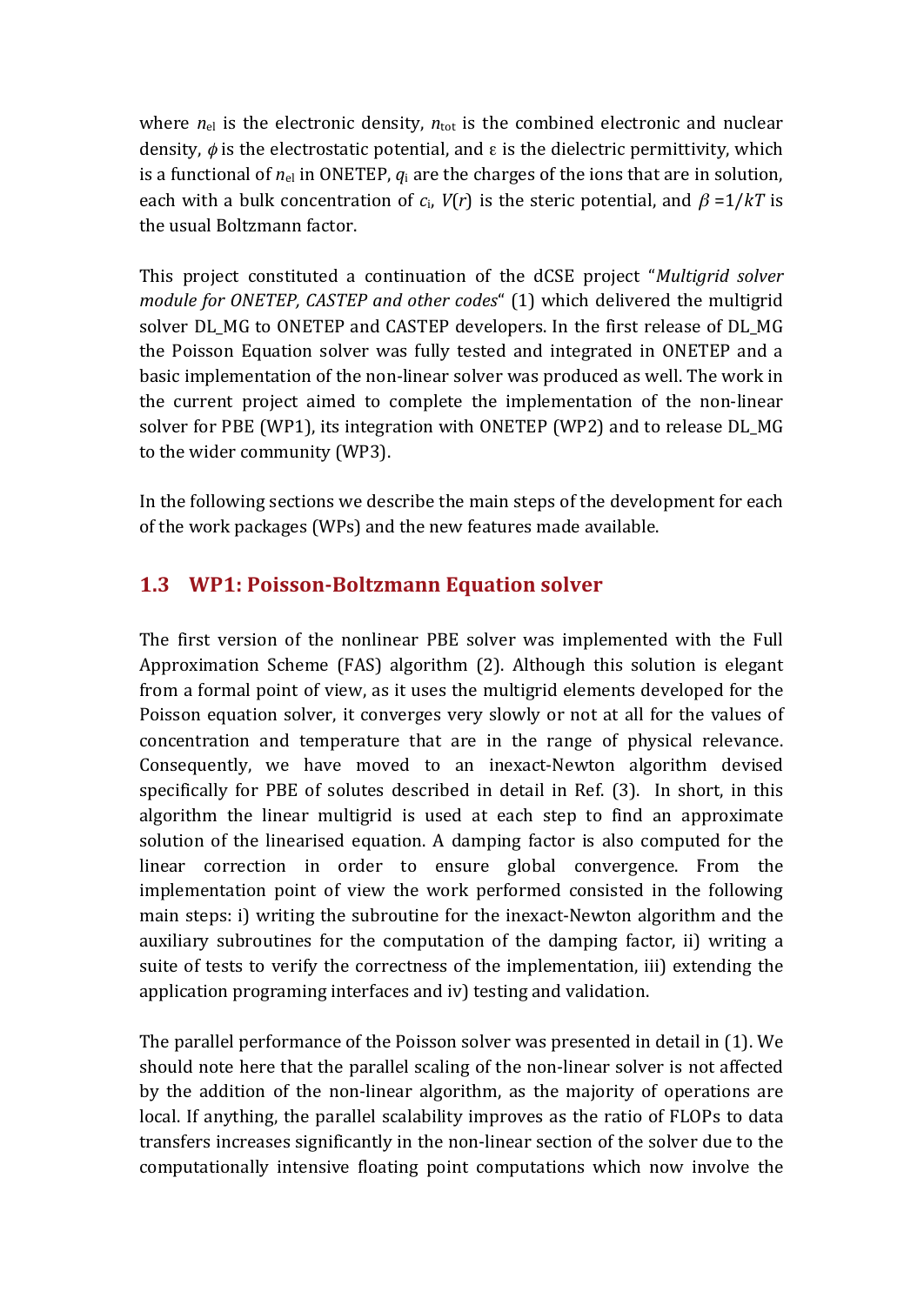(capped) exponential function, see Figure 1. To allow for full flexibility and efficiency, both the hard-core and soft-core potentials were implemented in separate functions. For the same reason the linearised PBE solver was implemented separately. During this development work the boundary conditions for the solver were extended to include Dirichlet, periodic and mixed for all cases of the solver.



**Figure 1 Comparing the scaling of the PBE solver vs PE solver for a spherical charge problem. The** grid sizes, 449x545x609, are typical for ONETEP runs. The grid is distributed to 128 MPI ranks along one dimension, again typical for ONETEP computational setup.

#### **1.4 WP2: Extend the ONETEP solvent model to saline solutions**

The ONETEP solvent model has been suitably extended to support implicit solvation calculations in the presence of Boltzmann ions. A simple user interface has been provided, where an additional section in the input file can be used to specify species, charges and molar concentrations associated with the ions. The interface between ONETEP and DL\_MG has been generalised to allow calculations where the linearised or full Poisson-Boltzmann equation is solved, in addition to calculations with the pure Poisson equation that had previously been supported. 

Boundary conditions for implicit solvent calculations in saline solutions are now automatically set up to use the Debye-Hückel formulation, with a user option to override the default setting.

Both the hard-core and the soft-core steric potentials have been implemented in ONETEP. The hard-core potential strictly prevents the Boltzmann ions from entering spherically-shaped regions centred on atoms (the sphere radii are given through the input file), while the soft-core potential mimics damped Pauli repulsion with a term proportional to A erf $(\alpha r)/r^{12}$ , with A and  $\alpha$  specified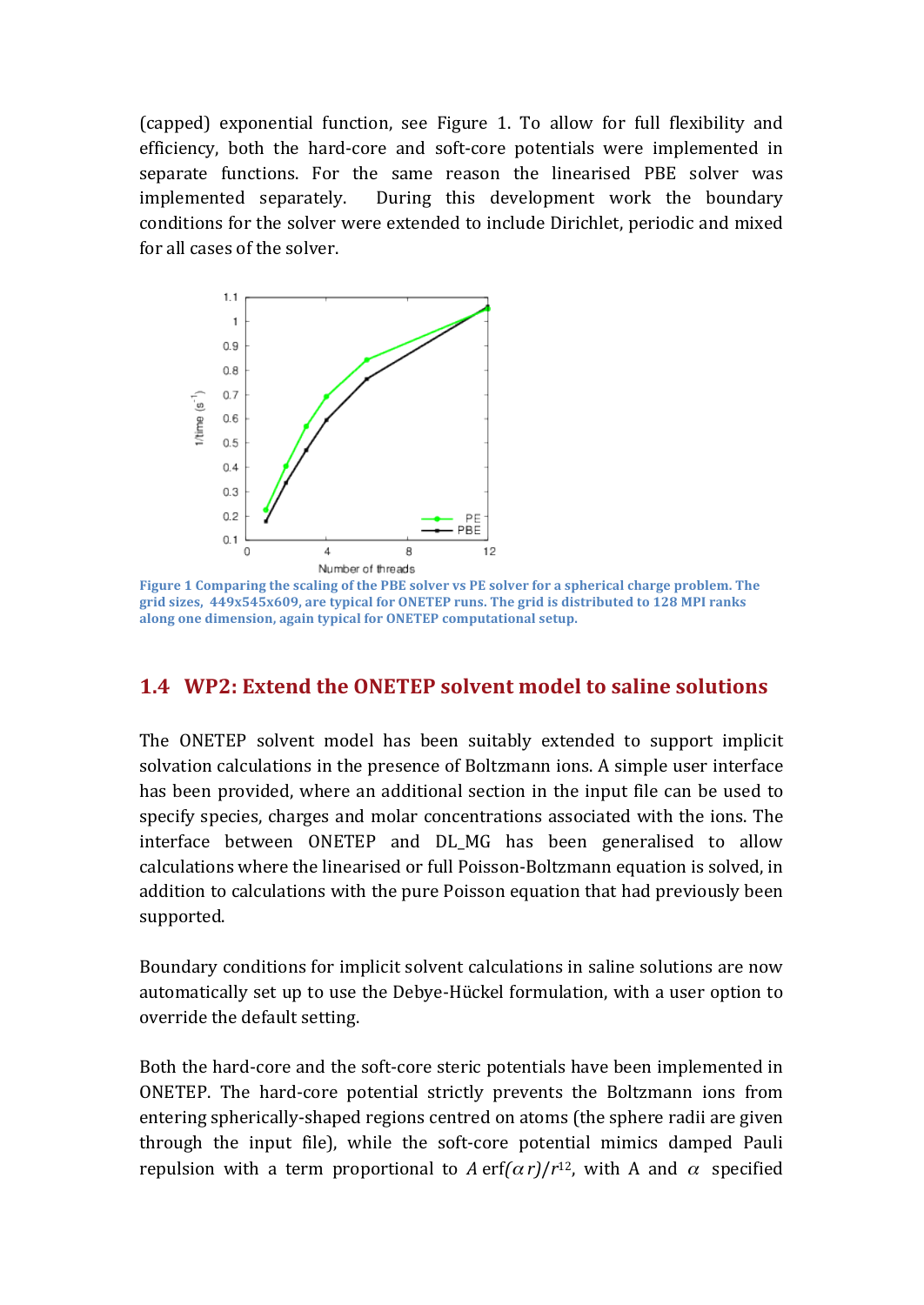through the input file, thereby repelling the ions with a continuous potential. The steric potential is truncated at a user-specified distance to retain ONETEP's linear scaling, the discontinuity at the cutoff distance is prevented by an automatic shifting of the potential.

The defect-correction procedure has been extended to the case of non-zero salt concentrations. Suitable defect-correction equations have been re-derived and implemented through a concerted effort on both sides of the DL\_MG and ONETEP interface. The defects in both the Poisson and Boltzmann terms are printed separately in the output to aid debugging in problematic situations.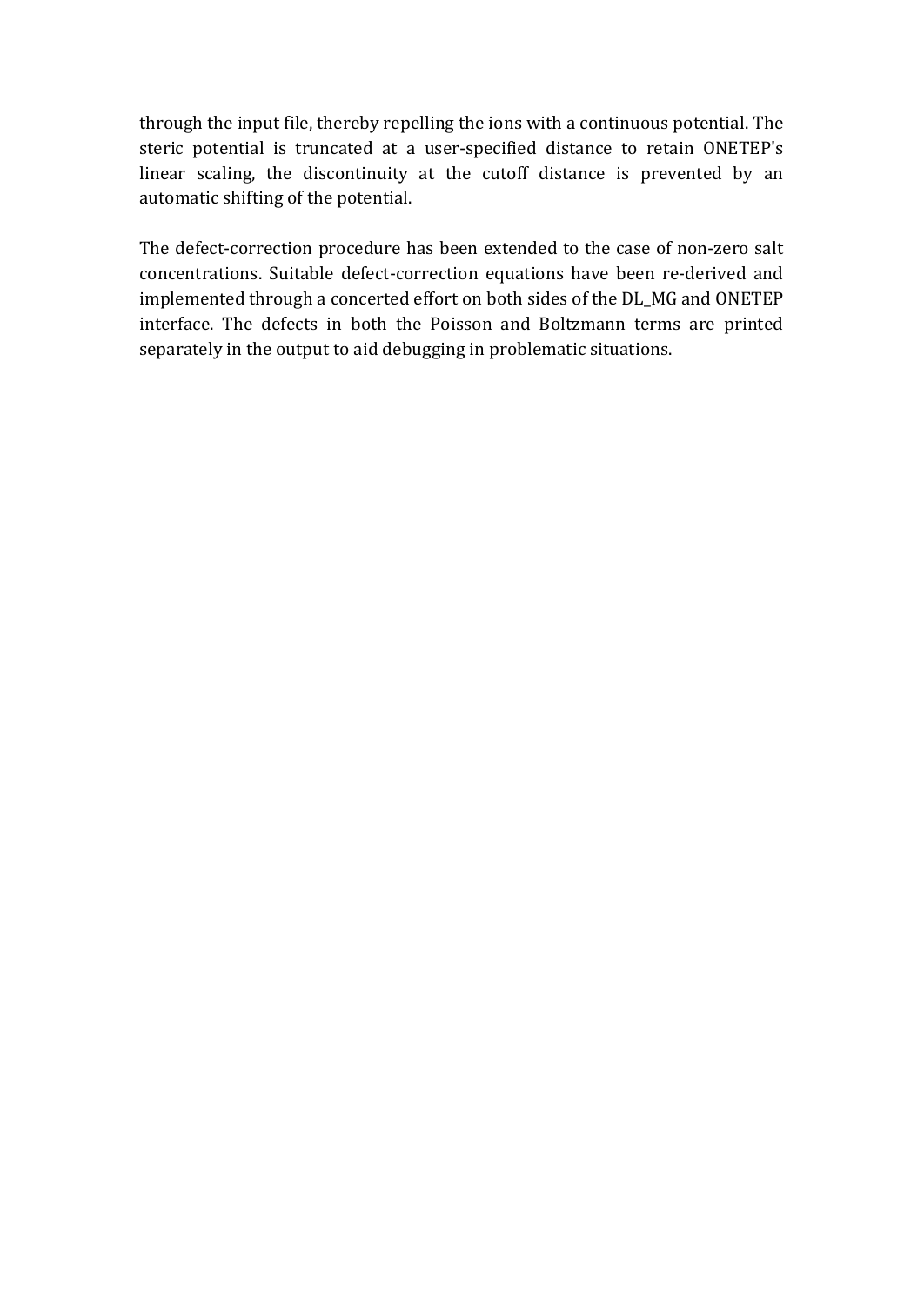The total energy expressions become non-trivial in the presence of Boltzmann ions, with the full PBE case necessitating particular attention. Following literature review  $(4)$   $(5)$   $(6)$ , five energy terms have been identified and implemented in the full PBE scheme. In addition to the straightforward and previously implemented solvation of the solute in zero-ionic-strength solvent these are

- 1. the electrostatic work of placing the solute in the already organized ion atmosphere,
- 2. the electrostatic self-energy of the ion atmosphere,
- 3. the entropy of organizing the ions,
- 4. the so-called *osmotic term* arising from the excess osmotic pressure of the mobile ion cloud.

Furthermore, the above terms have been generalised in two ways beyond what is presented in established literature. First, the use of the capped exponential function in practical PBE calculations introduces a number of difficulties that are absent in purely-mathematical derivations of the above energy terms  $-$  with certain cancellations only taking place for uncapped exponentials. Second, the use of smooth ion accessibility functions (steric weights) complicates certain expressions. Both of these difficulties have been carefully addressed in this project.

The correctness of the implemented developments has been validated against carefully set up calculations with APBS (7), which is a well-known package for performing electrostatic calculations in the presence of solvent. While APBS is geared towards classical (point-charge) calculations, in one of its modes of operation it admits suitable quantities (charge density, permittivity, boundary conditions, ionic accessibility) on a Cartesian grid, which allows mimicking the set up of ONETEP solvation calculations. We demonstrated the agreement between the electrostatic energies in ONETEP and APBS on a simple test-case of a hydroxyl radical solvated in 0.1M NaCl for varying characteristics of hard-core and soft-core steric potentials. Below we reproduce plots that demonstrate very good agreement between APBS and ONETEP for both the linear and full formulation of the Poisson-Boltzmann equation and the unsuitability of pointcharge solvation for meaningful comparisons.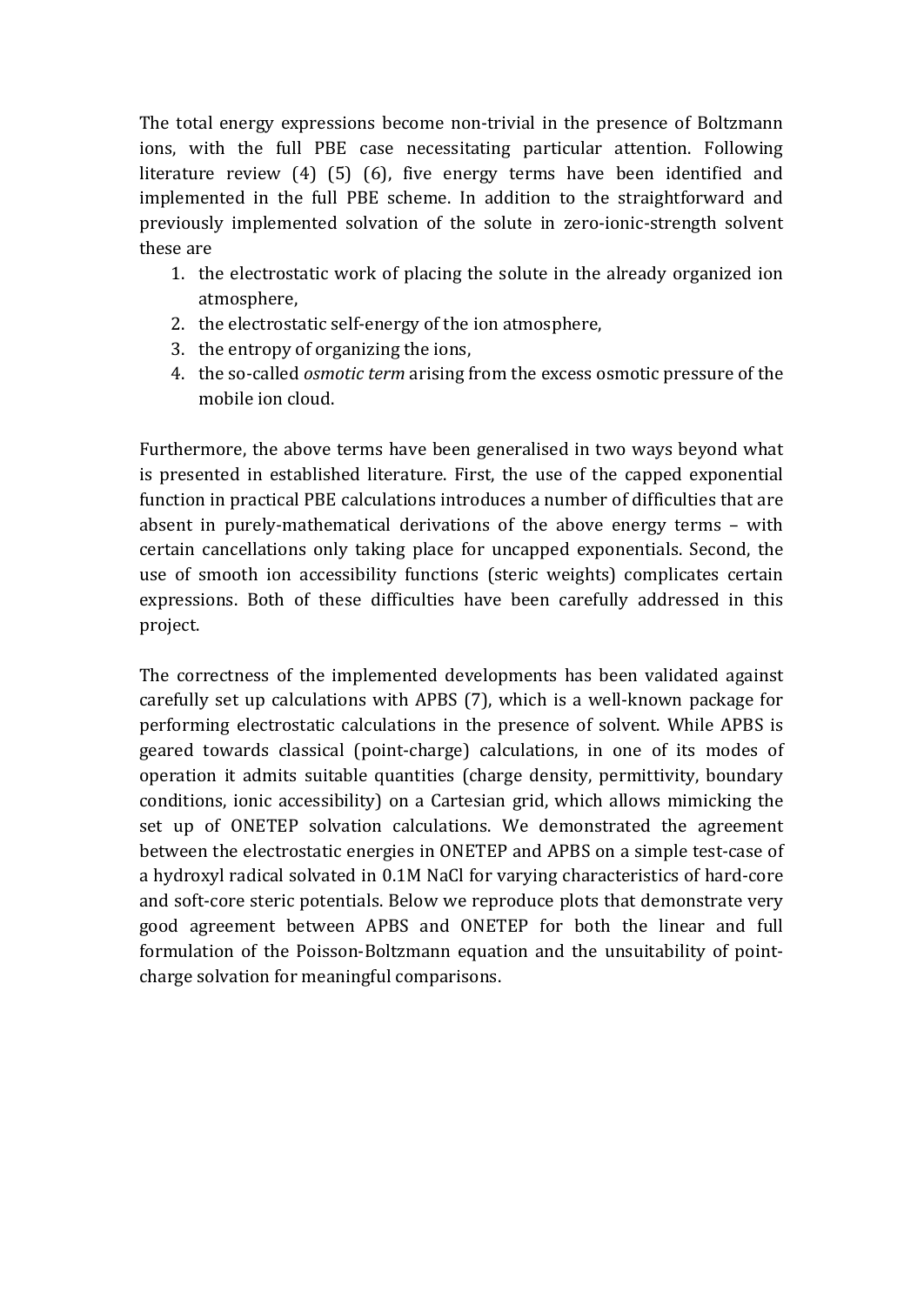





Fig. 2: Free energy of solvation of a hydroxyl radical in 0.1M NaCl, as computed by ONETEP with the DL\_MG solver and APBS with the PMG solver. Linearised (top panel) and full (bottom panel) formulations have been tested. While APBS's point-charge model (yellow) is seen to be unsuitable for direct comparison against our formulation, a carefully set up distributed-charge APBS calculation (blue) reproduces our results (red) very well.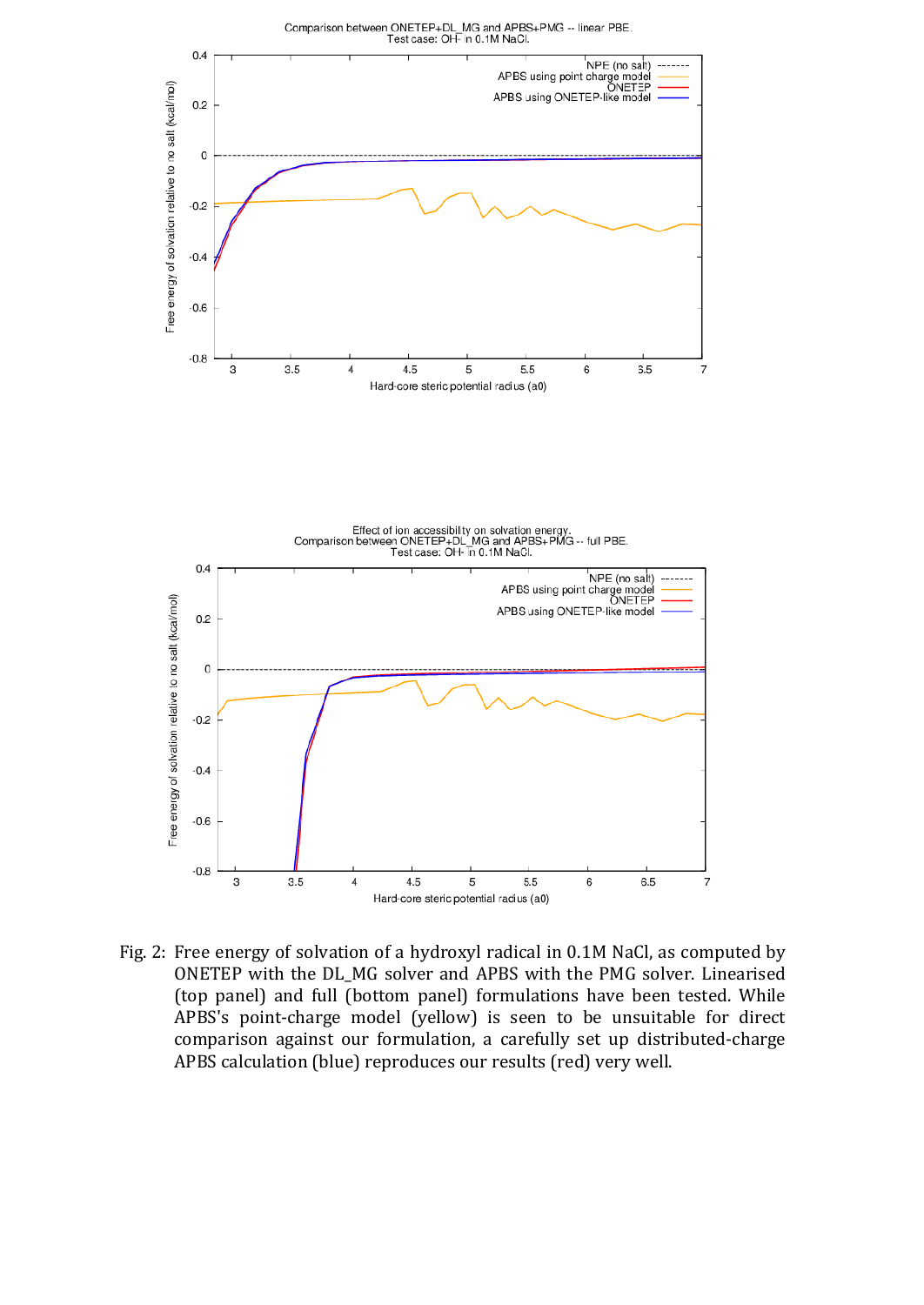# **1.5** WP3: Usability improvements and first public release

The addition of the non-linear solver and the linearised PBE solver in DL MG has significantly increased DL\_MG's code complexity, and with it the number of input parameters. In order to avoid setup errors or inconsistencies, the initialisation subroutines now use a set of assertions to test the validity of the inputs. Reporting in the log file was improved to cover the new cases. The public subroutines can now return an error flag to the calling application, a number of specific error codes with associated explanatory messages were created and made available via an application programing interface that handles error messages. The set of test cases was extended to cover the linear and non-linear PBE. A test script was developed to run a suite of synthetic cases on a large number of parallel execution models: varying MPI topologies, varying number of OpenMP threads both in hybrid mode and standalone. This is the first defense barrier against code changes that could accidentally introduce regressions.

An option to output the values of crucial quantities, at every step of the multigrid defect-correction procedure, for a user-defined cross section through the simulation cell has been added. This greatly helps user-side debugging, should the calculation be set up incorrectly. The quantities (optionally) printed include the electronic density, electrostatic potential, permittivity, steric potential and steric weight. The produced outputs are can be directly plotted using e.g. gnuplot.

The documentation, which contains a general description of the algorithms employed and the details of all public interfaces, was integrated with the source code using Doxygen.

The solver was extensively tested on ARCHER but also on other systems which are available to UK scientists (e.g. Iridis4) and with all major compilers and releases of MPI.

DL\_MG source code releases and the online documentation are available through CCP-Forge at http://ccpforge.cse.rl.ac.uk/gf/project/dl-mg/

### **1.6 Conclusions**

Through extensive changes to the DL\_MG solver and localised changes to ONETEP, with careful consideration of the underlying theory and numerical issues, we enabled the capability for density functional theory calculations with implicit solvent and non-zero salt concentrations through a physically sound, elegant and numerically efficient and scalable approach.